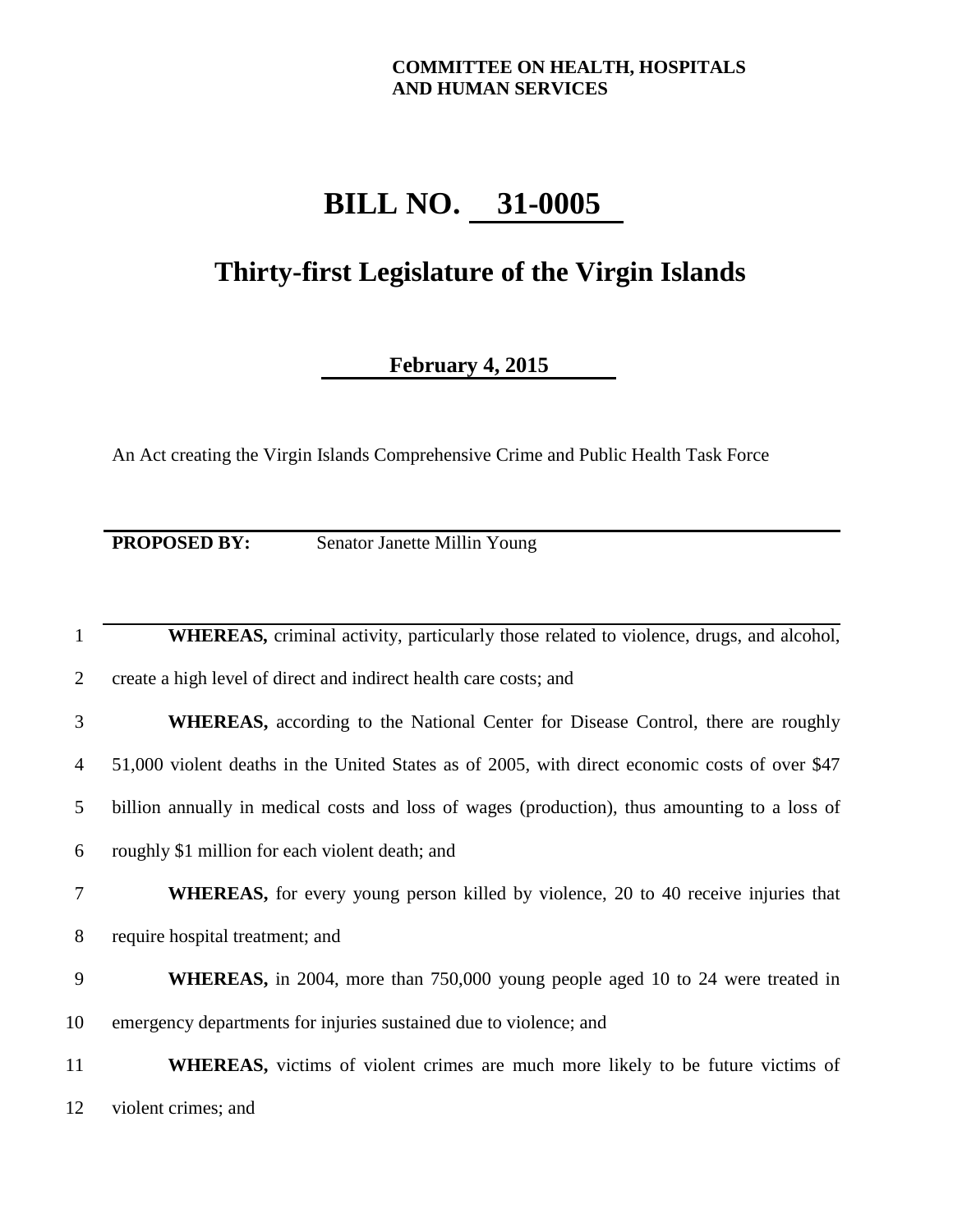| $\mathbf{1}$   | <b>WHEREAS</b> , victims of violent crimes are predisposed to further physical and emotional         |
|----------------|------------------------------------------------------------------------------------------------------|
| $\overline{2}$ | illnesses that further impact on their quality of life and present further public health costs; and  |
| 3              | <b>WHEREAS</b> , the indirect costs to the health and well-being of the community extend far         |
| $\overline{4}$ | beyond direct costs; and                                                                             |
| 5              | <b>WHEREAS</b> , many studies have linked the amount an individual walks, with actual or             |
| 6              | perceived safety, where safety includes freedom from crime and freedom from pedestrian injury;       |
| $\tau$         | and                                                                                                  |
| $8\,$          | <b>WHEREAS</b> , fear of crime limits mobility or physical activity in a neighborhood, and           |
| 9              | thus inhibits social interactions; and                                                               |
| 10             | <b>WHEREAS</b> , crime in neighborhoods causes fear, stress, feeling unsafe, and poor mental         |
| 11             | health; and                                                                                          |
| 12             | <b>WHEREAS</b> , in a study in Greenwich, London, the participants who reported feeling              |
| 13             | unsafe to go out in the day were 64% more likely to be in the lowest quartile of mental health;      |
| 14             | and                                                                                                  |
| 15             | WHEREAS, for every dollar spent on addiction treatment programs, there is an average                 |
| 16             | of \$4 to \$7 benefit to society in the form of reduced incarceration rates and associated costs of  |
| 17             | crime while conversely, one dollar spent on traditional incarceration results in only a thirty seven |
| 18             | percent benefit to society in reduced drug-related crime; Now, Therefore,                            |
| 19             | Be it enacted by the Legislature of the Virgin Islands:                                              |
| 20             | <b>SECTION 1.</b> There is established under the Law Enforcement Planning Commission,                |
| 21             | the "Comprehensive Crime and Public Health Task Force" comprised of the following agency             |
| 22             | heads and persons appointed by their respective agency or heads having direct program                |
| 23             | responsibilities for areas relating to crime, public health and related fields:                      |

- (1) The Commissioner of Police or designee;
- (2) The Attorney General of the Virgin Islands or designee;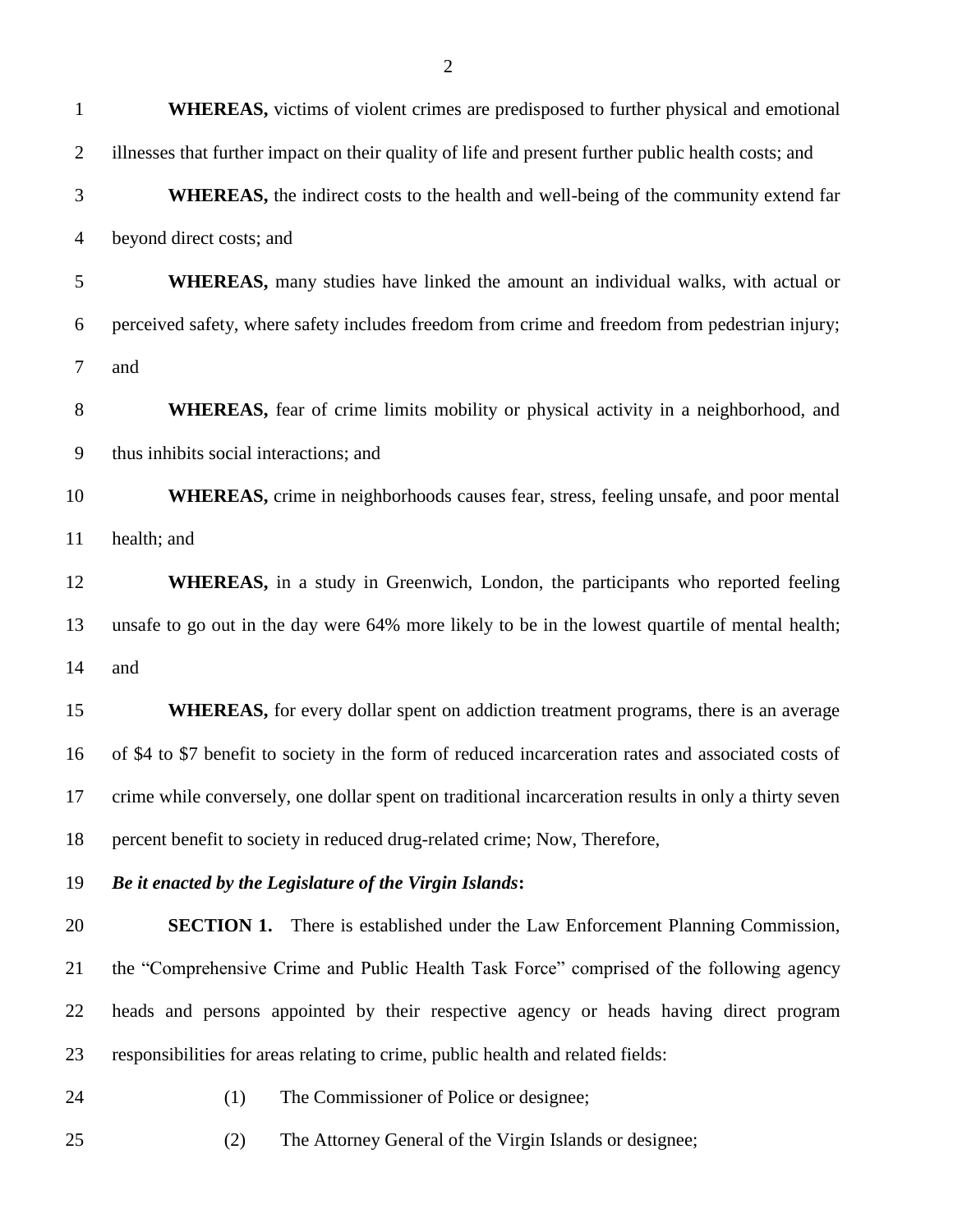| $\mathbf{1}$   | (3)<br>The Presiding Judge of the Superior Court or designee;                          |
|----------------|----------------------------------------------------------------------------------------|
| $\overline{2}$ | The Commissioner of Health or designee;<br>(4)                                         |
| 3              | The Commissioner of Human Services or designee;<br>(5)                                 |
| 4              | (6)<br>The Commissioner of Education or designee;                                      |
| 5              | The Commissioner of Labor or designee;<br>(7)                                          |
| 6              | The Chairman of the Central Labor Council;<br>(8)                                      |
| 7              | The President of the St. Thomas/St. John Chamber of Commerce;<br>(9)                   |
| 8              | (10)<br>The President of the St. Croix Chamber of Commerce;                            |
| 9              | (11)<br>A representative from the Christian Council of Churches; and                   |
| 10             | The Administrator of the Law Enforcement Planning Commission, who<br>(12)              |
| 11             | shall serve as its secretary.                                                          |
| 12             | <b>SECTION 2.</b> The Task Force has the following powers and duties to:               |
| 13             | (1)<br>Examine, for the Virgin Islands, the direct and indirect public health costs    |
| 14             | that violent crime and alcohol and drug-related crimes present to the Virgin Islands   |
| 15             | community;                                                                             |
| 16             | Examine and evaluate current and potentially useful preventative and<br>(2)            |
| 17             | ameliorative measures to reduce the incident of the above-mentioned crimes;            |
| 18             | Conduct cost-benefit analyses comparing the costs of preventive measures<br>(3)        |
| 19             | to the cost of criminal prosecution and punishment as well as the public health costs  |
| 20             | arising from various offenses;                                                         |
| 21             | Identify geographic areas in the territory where there are concentrations of<br>(4)    |
| 22             | public health issues and incidents that impact on each other in a particularly intense |
| 23             | fashion, and designate them as areas of particular concern;                            |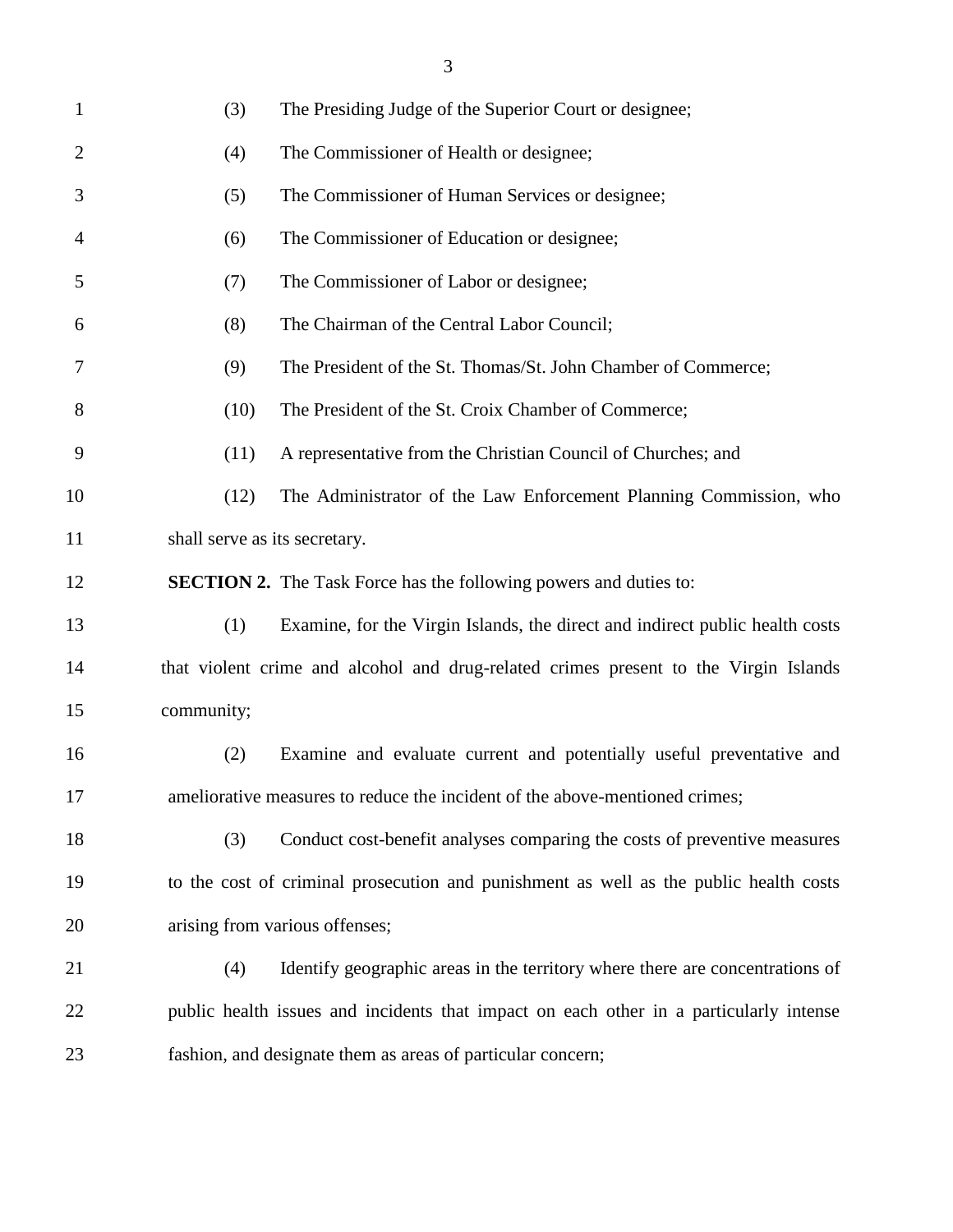- (5) Propose comprehensive strategies, including prevention, community design, and law enforcement, to address the public safety and public health issues that exists in the designated areas of particular concerns;
- (6) Publish an initial report of its findings, no later than nine months after the enactment of this Act, detailing the public health costs of violent and drug and alcohol- related crime, examining cost-effectiveness of various preventive measures, and allowing for a one-month period of public comments to its findings;
- (7) Coordinate, on an ongoing basis, the activities of various agencies and community groups involved with public safety and public health in order to maximize the effectiveness of crime and public health initiatives;
- (8) Transmit to the Governor of the Virgin Islands and the President of the Virgin Islands Legislature a Final Report, no later than twelve months after the enactment of this Act, on the effects of crime and public health initiatives, demonstrating the effects of government measures on criminal activity; public health cost-savings to be realized; and, recommending specific measures for adoption and implementation by the Government of the Virgin Islands;

 **SECTION 3**. The Law Enforcement Planning Commission shall provide administrative and financial resources to the Task force to carry out the purpose of this Act, but each agency represented shall use its non-monetary resources as necessary and prudent to execute its respective responsibilities under this Act. The Task Force shall use free internet-based teleconferencing wherever practical and necessary to avoid the need for inter-island transportation to meetings.

**SECTION 4.** No later than thirty days after the enactment of this Act, the Secretary shall call an organizational meeting of the Task Force, whereby a Chairperson is elected, including the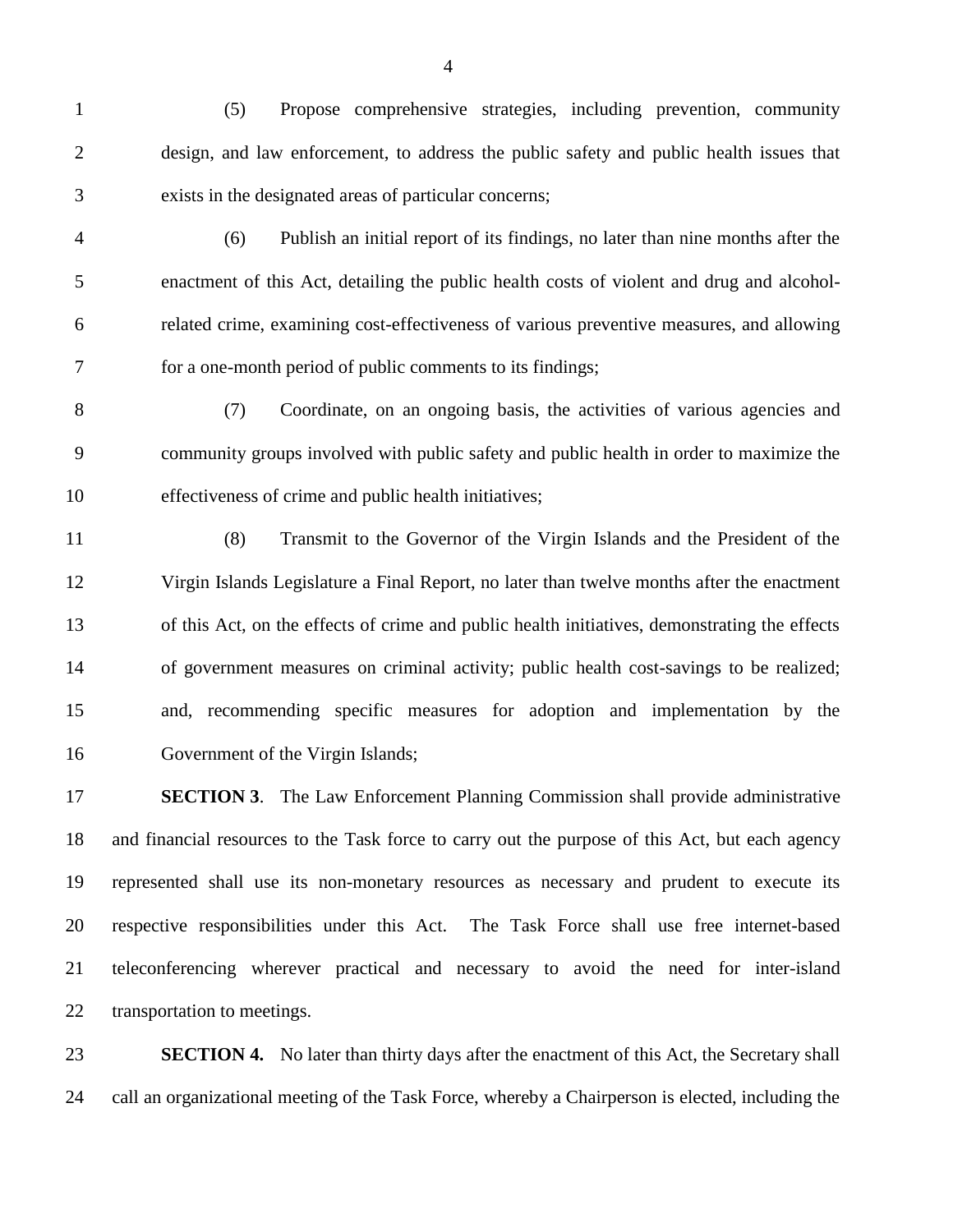designation of any other officers and operating procedures deemed necessary to carry out the mission of this Act. **SECTION 5.** This Act shall remain in effect for four years after enactment but by voice vote a majority of the members may extend the effective date of the Task force for an additional two years. **BILL SUMMARY** This Bill establishes the Virgin Islands Comprehensive Crime and Public Health Task Force comprised of members of the executive, judicial and legislative branches of the Government. The powers and duties of the Task Force is contained in section 2 of the Bill and section 3 makes it clear that there will be no funding except for the resources already existing within each agency whose membership comprise the Task Force. Section 4 provides the timeframe within which the first meeting shall occur and a chairperson elected and Section 5 sets a sunset clause. **BR15-0019/January 16, 2015/YLT**